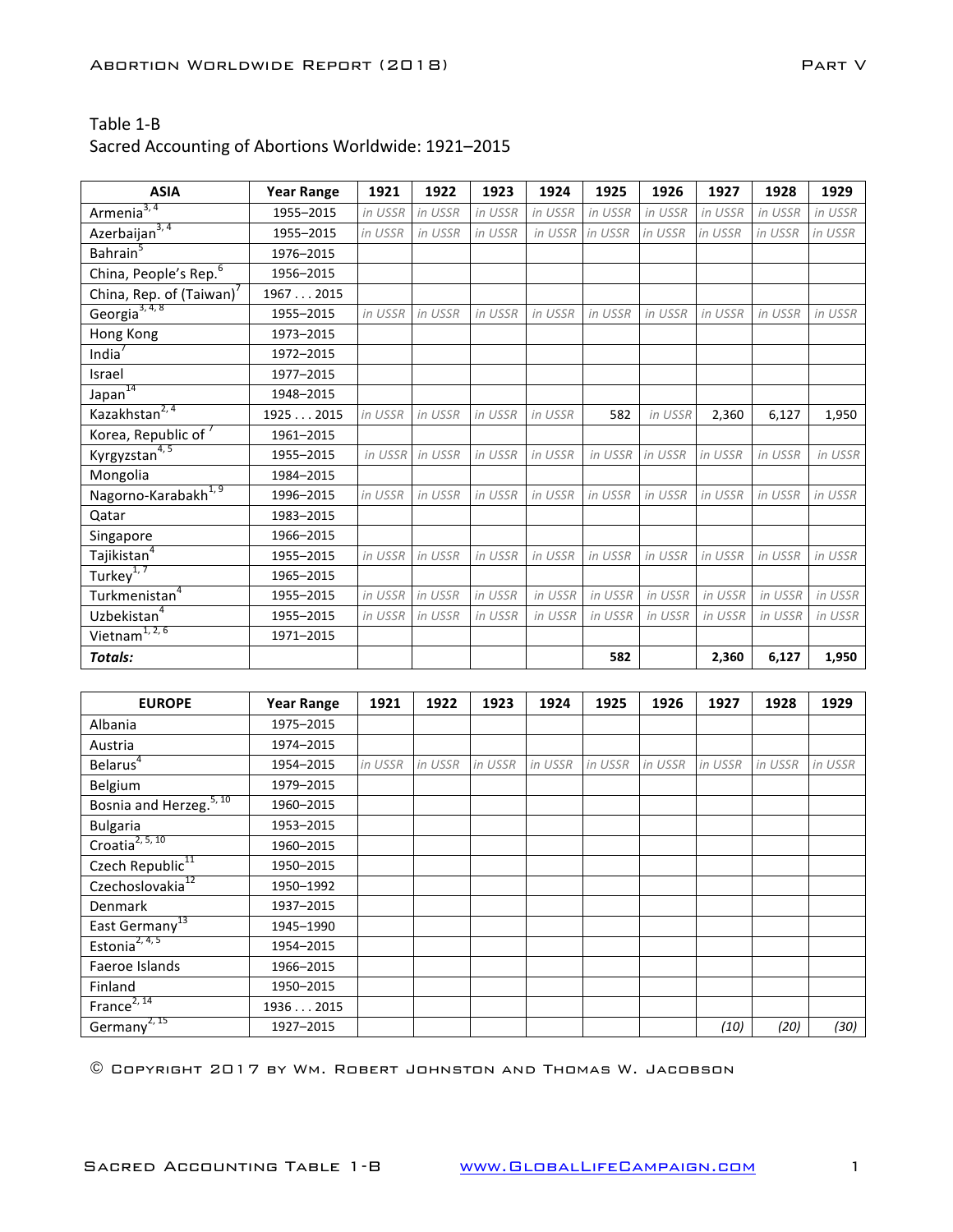| <b>ASIA</b>                             | 1930    | 1931    | 1932    | 1933    | 1934    | 1935    | 1936    | 1937    | 1938    | 1939    |
|-----------------------------------------|---------|---------|---------|---------|---------|---------|---------|---------|---------|---------|
| Armenia $3, 4$                          | in USSR | in USSR | in USSR | in USSR | in USSR | in USSR | in USSR | in USSR | in USSR | in USSR |
| Azerbaijan <sup>3, 4</sup>              | in USSR | in USSR | in USSR | in USSR | in USSR | in USSR | in USSR | in USSR | in USSR | in USSR |
| Bahrain <sup>5</sup>                    |         |         |         |         |         |         |         |         |         |         |
| China, $PR^6$                           |         |         |         |         |         |         |         |         |         |         |
| China, Rep. (Taiwan) <sup>7</sup>       |         |         |         |         |         |         |         |         |         |         |
| Georgia <sup>3, 4, 8</sup>              | in USSR | in USSR | in USSR | in USSR | in USSR | in USSR | in USSR | in USSR | in USSR | in USSR |
| Hong Kong                               |         |         |         |         |         |         |         |         |         |         |
| India $7$                               |         |         |         |         |         |         |         |         |         |         |
| Israel                                  |         |         |         |         |         |         |         |         |         |         |
| Japan <sup>14</sup>                     |         |         |         |         |         |         |         |         |         |         |
| Kazakhstan <sup>2, 4</sup>              | 2,660   | 2,190   | 840     | in USSR | in USSR | in USSR | in USSR | in USSR | in USSR | in USSR |
| Korea, Republic of <sup>7</sup>         |         |         |         |         |         |         |         |         |         |         |
| Kyrgyzstan <sup>4,5</sup>               | in USSR | in USSR | in USSR | in USSR | in USSR | in USSR | in USSR | in USSR | in USSR | in USSR |
| Mongolia                                |         |         |         |         |         |         |         |         |         |         |
| Nagorno-Karabakh <sup>1, 9</sup>        | in USSR | in USSR | in USSR | in USSR | in USSR | in USSR | in USSR | in USSR | in USSR | in USSR |
| Qatar                                   |         |         |         |         |         |         |         |         |         |         |
| Singapore                               |         |         |         |         |         |         |         |         |         |         |
| Tajikistan $^4$                         | in USSR | in USSR | in USSR | in USSR | in USSR | in USSR | in USSR | in USSR | in USSR | in USSR |
| Turkey <sup>1,7</sup>                   |         |         |         |         |         |         |         |         |         |         |
| Turkmenistan <sup>4</sup>               | in USSR | in USSR | in USSR | in USSR | in USSR | in USSR | in USSR | in USSR | in USSR | in USSR |
| Uzbekistan <sup>4</sup>                 | in USSR | in USSR | in USSR | in USSR | in USSR | in USSR | in USSR | in USSR | in USSR | in USSR |
| Vietnam <sup><math>1, 2, 6</math></sup> |         |         |         |         |         |         |         |         |         |         |
| <b>Totals:</b>                          | 2,660   | 2,190   | 840     |         |         |         |         |         |         |         |

| <b>EUROPE</b>                       | 1930    | 1931    | 1932    | 1933    | 1934    | 1935    | 1936    | 1937    | 1938    | 1939    |
|-------------------------------------|---------|---------|---------|---------|---------|---------|---------|---------|---------|---------|
| Albania                             |         |         |         |         |         |         |         |         |         |         |
| Austria                             |         |         |         |         |         |         |         |         |         |         |
| Belarus $\sqrt[4]{\ }$              | in USSR | in USSR | in USSR | in USSR | in USSR | in USSR | in USSR | in USSR | in USSR | in USSR |
| Belgium                             |         |         |         |         |         |         |         |         |         |         |
| Bosnia and Herzeg. <sup>5, 10</sup> |         |         |         |         |         |         |         |         |         |         |
| <b>Bulgaria</b>                     |         |         |         |         |         |         |         |         |         |         |
| Croatia <sup>2, 5, 10</sup>         |         |         |         |         |         |         |         |         |         |         |
| Czech Republic <sup>11</sup>        |         |         |         |         |         |         |         |         |         |         |
| Czechoslovakia <sup>12</sup>        |         |         |         |         |         |         |         |         |         |         |
| Denmark                             |         |         |         |         |         |         |         | (160)   | (330)   | 484     |
| East Germany <sup>13</sup>          |         |         |         |         |         |         |         |         |         |         |
| Estonia <sup>2, 4, 5</sup>          |         |         |         |         |         |         |         |         |         |         |
| Faeroe Islands                      |         |         |         |         |         |         |         |         |         |         |
| Finland                             |         |         |         |         |         |         |         |         |         |         |
| France <sup>2, 14</sup>             |         |         |         |         |         |         | 130     | 58      | 60      | 235     |
| Germany <sup>2, 15</sup>            | (40)    | (40)    | (50)    | (60)    | (60)    | (70)    | (80)    | (80)    | (90)    | (100)   |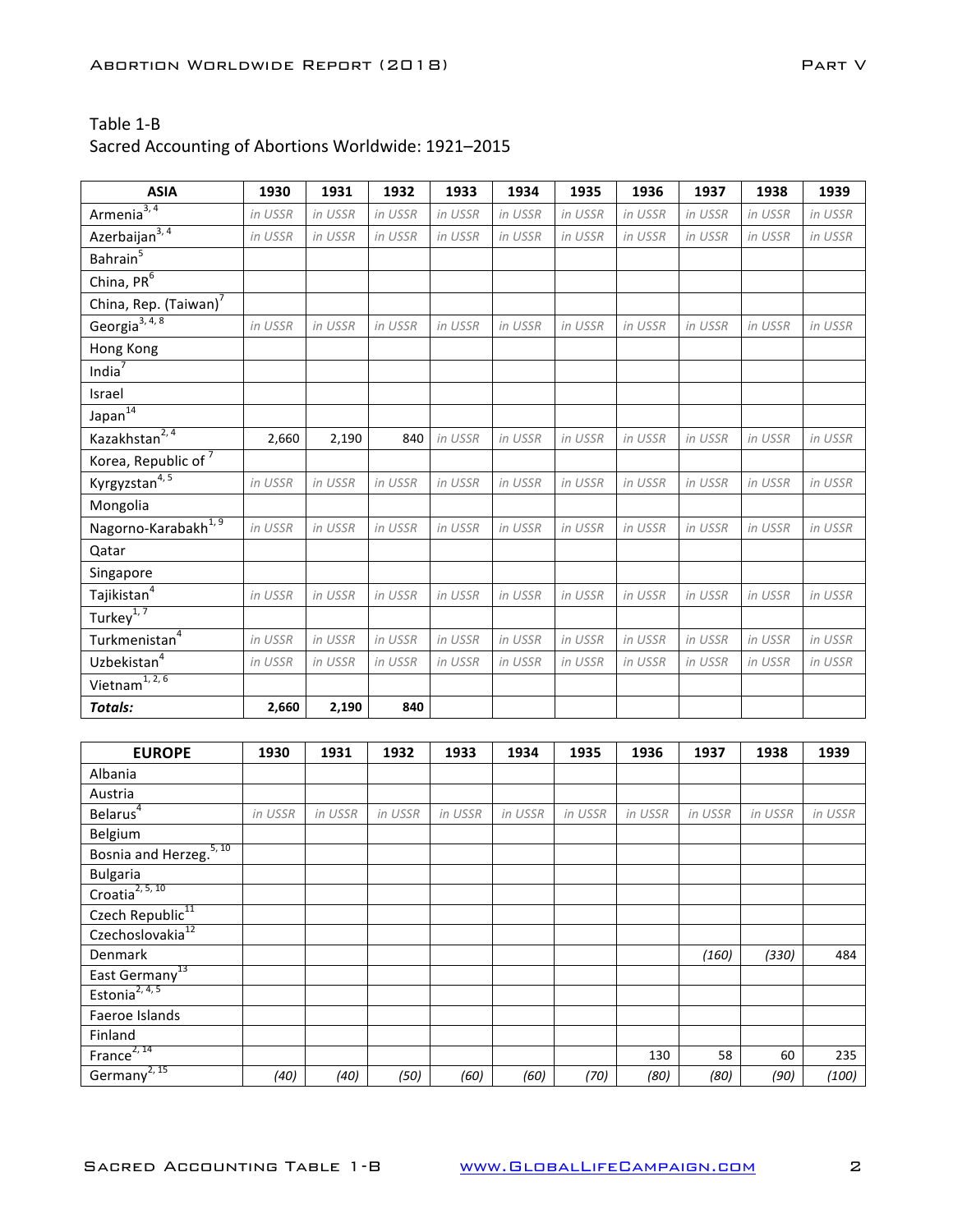| <b>ASIA</b>                       | 1940    | 1941    | 1942    | 1943    | 1944    | 1945    | 1946    | 1947    | 1948      | 1949          |
|-----------------------------------|---------|---------|---------|---------|---------|---------|---------|---------|-----------|---------------|
| Armenia $3, 4$                    | in USSR | in USSR | in USSR | in USSR | in USSR | in USSR | in USSR | in USSR | in USSR   | in USSR       |
| Azerbaijan $3, 4$                 | in USSR | in USSR | in USSR | in USSR | in USSR | in USSR | in USSR | in USSR | in USSR   | in USSR       |
| Bahrain <sup>5</sup>              |         |         |         |         |         |         |         |         |           |               |
| China, $PR^6$                     |         |         |         |         |         |         |         |         |           |               |
| China, Rep. (Taiwan) <sup>7</sup> |         |         |         |         |         |         |         |         |           |               |
| Georgia <sup>3, 4, 8</sup>        | in USSR | in USSR | in USSR | in USSR | in USSR | in USSR | in USSR | in USSR | in USSR   | in USSR       |
| Hong Kong                         |         |         |         |         |         |         |         |         |           |               |
| India $7$                         |         |         |         |         |         |         |         |         |           |               |
| Israel                            |         |         |         |         |         |         |         |         |           |               |
| Japan <sup>14</sup>               |         |         |         |         |         |         |         |         | (123,000) | 246,104       |
| Kazakhstan <sup>2, 4</sup>        | in USSR | in USSR | 11,214  | 1,600   | 7,811   | 10,303  | 15,901  | 16,263  |           | 4,079 in USSR |
| Korea, Republic of $\overline{7}$ |         |         |         |         |         |         |         |         |           |               |
| Kyrgyzstan <sup>4,5</sup>         | in USSR | in USSR | in USSR | in USSR | in USSR | in USSR | in USSR | in USSR | in USSR   | in USSR       |
| Mongolia                          |         |         |         |         |         |         |         |         |           |               |
| Nagorno-Karabakh <sup>1, 9</sup>  | in USSR | in USSR | in USSR | in USSR | in USSR | in USSR | in USSR | in USSR | in USSR   | in USSR       |
| Qatar                             |         |         |         |         |         |         |         |         |           |               |
| Singapore                         |         |         |         |         |         |         |         |         |           |               |
| Tajikistan <sup>4</sup>           | in USSR | in USSR | in USSR | in USSR | in USSR | in USSR | in USSR | in USSR | in USSR   | in USSR       |
| Turkey $\overline{1,7}$           |         |         |         |         |         |         |         |         |           |               |
| Turkmenistan <sup>4</sup>         | in USSR | in USSR | in USSR | in USSR | in USSR | in USSR | in USSR | in USSR | in USSR   | in USSR       |
| Uzbekistan <sup>4</sup>           | in USSR | in USSR | in USSR | in USSR | in USSR | in USSR | in USSR | in USSR | in USSR   | in USSR       |
| Vietnam <sup>1, 2, 6</sup>        |         |         |         |         |         |         |         |         |           |               |
| <b>Totals:</b>                    |         |         | 11,214  | 1,600   | 7,811   | 10,303  | 15,901  | 16,263  | 127,079   | 246,104       |
|                                   |         |         |         |         |         |         |         |         |           |               |

| <b>EUROPE</b>                | 1940    | 1941    | 1942    | 1943    | 1944    | 1945    | 1946    | 1947     | 1948    | 1949    |
|------------------------------|---------|---------|---------|---------|---------|---------|---------|----------|---------|---------|
| Albania                      |         |         |         |         |         |         |         |          |         |         |
| Austria                      |         |         |         |         |         |         |         |          |         |         |
| Belarus <sup>4</sup>         | in USSR | in USSR | in USSR | in USSR | in USSR | in USSR | in USSR | in USSR  | in USSR | in USSR |
| Belgium                      |         |         |         |         |         |         |         |          |         |         |
| 5, 10<br>Bosnia and Herzeg.  |         |         |         |         |         |         |         |          |         |         |
| <b>Bulgaria</b>              |         |         |         |         |         |         |         |          |         |         |
| Croatia <sup>2, 5, 10</sup>  |         |         |         |         |         |         |         |          |         |         |
| Czech Republic <sup>11</sup> |         |         |         |         |         |         |         |          |         |         |
| Czechoslovakia <sup>12</sup> |         |         |         |         |         |         |         |          |         |         |
| Denmark                      | 522     | 519     | 824     | 977     | 1,286   | 1,577   | 1,930   | 2,240    | 2,543   | 3,425   |
| East Germany <sup>13</sup>   |         |         |         |         |         | (4,000) | (8,700) | (13,000) | 17,500  | 26,300  |
| Estonia <sup>2, 4, 5</sup>   | in USSR | in USSR | in USSR | in USSR | in USSR | in USSR | in USSR | in USSR  | in USSR | in USSR |
| Faeroe Islands               |         |         |         |         |         |         |         |          |         |         |
| Finland                      |         |         |         |         |         |         |         |          |         |         |
| France $2, 14$               | 826     | 1,465   | 1,860   | 1,995   | 2,194   | 2,229   | 2,228   | 2,249    | 40      | 40      |
| Germany <sup>2, 15</sup>     | (110)   | (110)   | (120)   | (130)   | 133     | (800)   | (1,500) | 2,200    | 2,096   | 5,800   |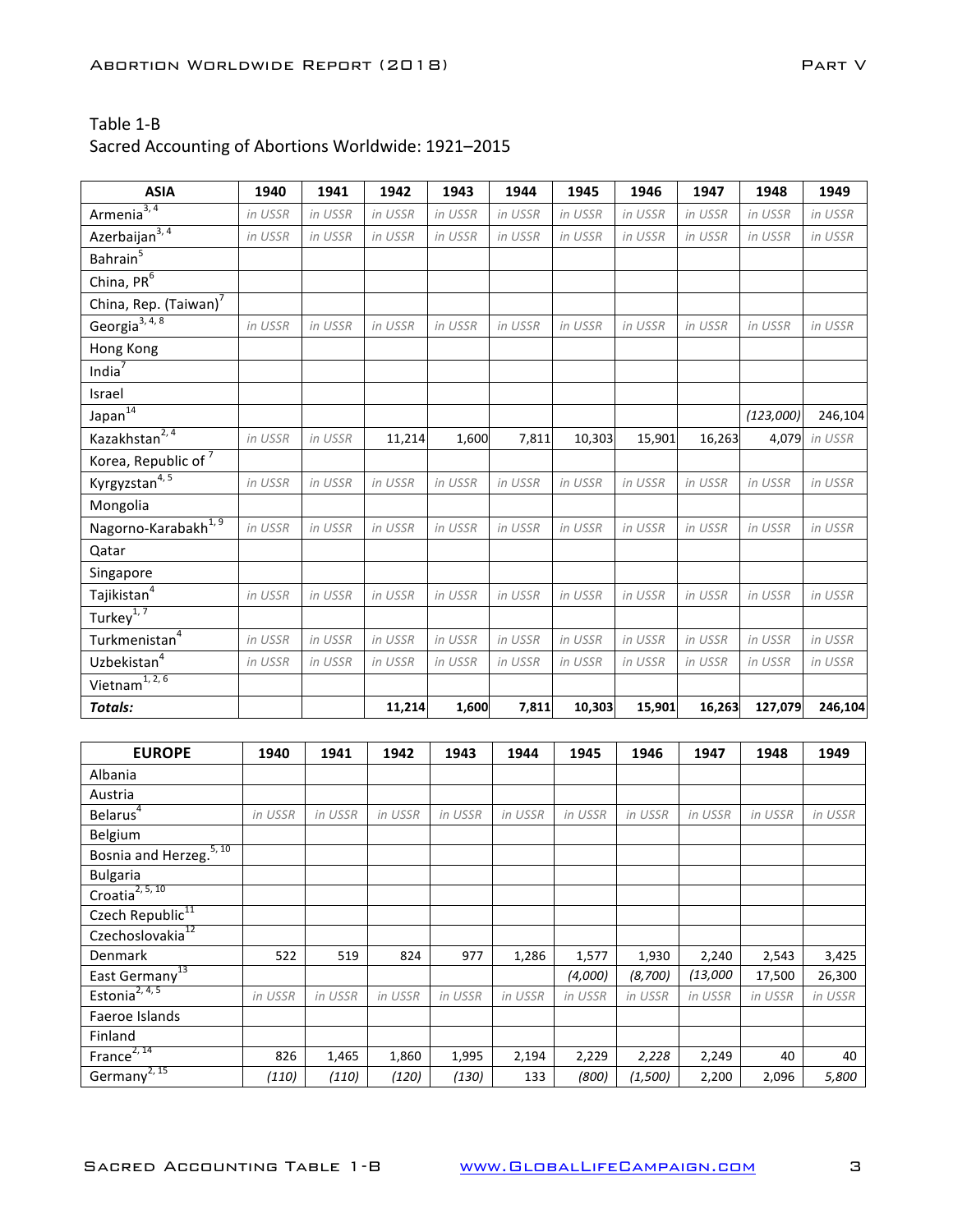| <b>ASIA</b>                       | 1950    | 1951    | 1952    | 1953      | 1954      | 1955                                              | 1956      | 1957      | 1958      | 1959      |
|-----------------------------------|---------|---------|---------|-----------|-----------|---------------------------------------------------|-----------|-----------|-----------|-----------|
| Armenia <sup>3, 4</sup>           | in USSR | in USSR | in USSR | in USSR   | in USSR   | (4,000)                                           | (9,000)   | (15,000)  | (24,000)  | 33,000    |
| Azerbaijan <sup>3, 4</sup>        | in USSR | in USSR | in USSR | in USSR   | in USSR   | (5,000)                                           | (11,000)  | (18,000)  | (27,000)  | 37,000    |
| Bahrain <sup>5</sup>              |         |         |         |           |           |                                                   |           |           |           |           |
| China, $PR^6$                     |         |         |         |           |           |                                                   | 1,593     | (30,000)  | (60,000)  | (95,000)  |
| China, Rep. (Taiwan) <sup>7</sup> |         |         |         |           |           |                                                   |           |           |           |           |
| Georgia <sup>3, 4, 8</sup>        | in USSR | in USSR | in USSR | in USSR   | in USSR   | (5,000)                                           | (10,000)  | (15,000)  | (23,000)  | 32,000    |
| Hong Kong                         |         |         |         |           |           |                                                   |           |           |           |           |
| India $7$                         |         |         |         |           |           |                                                   |           |           |           |           |
| Israel                            |         |         |         |           |           |                                                   |           |           |           |           |
| Japan <sup>14</sup>               | 489,111 | 638,350 | 805,524 | 1,068,066 | 1,143,059 | 1,170,143                                         | 1,159,288 | 1,122,316 | 1,128,231 | 1,098,853 |
| Kazakhstan <sup>2, 4</sup>        | in USSR | in USSR | in USSR | in USSR   | in USSR   | (25,000)                                          | (58,000)  | (101,000) | (164,000) | 228,000   |
| Korea, Republic of <sup>7</sup>   |         |         |         |           |           |                                                   |           |           |           |           |
| Kyrgyzstan <sup>4,5</sup>         | in USSR | in USSR | in USSR | in USSR   | in USSR   | (4,000)                                           | (8,000)   | (13,000)  | (19,000)  | 26,000    |
| Mongolia                          |         |         |         |           |           |                                                   |           |           |           |           |
| Nagorno-Karabakh <sup>1,9</sup>   | in USSR | in USSR | in USSR | in USSR   | in USSR   | in USSR                                           | in USSR   | in USSR   | in USSR   | in USSR   |
| Qatar                             |         |         |         |           |           |                                                   |           |           |           |           |
| Singapore                         |         |         |         |           |           |                                                   |           |           |           |           |
| Tajikistan $4$                    | in USSR | in USSR | in USSR | in USSR   | in USSR   | (2,000)                                           | (4,000)   | (6,000)   | (7,000)   | 10,000    |
| Turkey $\sqrt{1, 7}$              |         |         |         |           |           |                                                   |           |           |           |           |
| Turkmenistan <sup>4</sup>         | in USSR | in USSR | in USSR | in USSR   | in USSR   | (2,000)                                           | (4,000)   | (6,000)   | (9,000)   | 12,000    |
| Uzbekistan <sup>4</sup>           | in USSR | in USSR | in USSR | in USSR   | in USSR   | (8,000)                                           | (18,000)  | (28,000)  | (42,000)  | 56,000    |
| Vietnam <sup>1, 2, 6</sup>        |         |         |         |           |           |                                                   |           |           |           |           |
| Totals:                           | 489,111 | 638,350 | 805,524 | 1,068,066 |           | 1,143,059 1,225,143 1,282,881 1,354,316 1,503,231 |           |           |           | 1,627,853 |

| <b>EUROPE</b>                | 1950    | 1951    | 1952       | 1953       | 1954       | 1955       | 1956       | 1957       | 1958       | 1959       |
|------------------------------|---------|---------|------------|------------|------------|------------|------------|------------|------------|------------|
| Albania                      |         |         |            |            |            |            |            |            |            |            |
| Austria                      |         |         |            |            |            |            |            |            |            |            |
| Belarus <sup>4</sup>         | in USSR | in USSR | in USSR    | in USSR    | (8,000)    | (17,000)   | (107,000)  | (139,000)  | (155,000)  | 163,000    |
| Belgium                      |         |         |            |            |            |            |            |            |            |            |
| 5, 10<br>Bosnia and Herzeg.  |         |         | Yugoslavia | Yugoslavia | Yugoslavia | Yugoslavia | Yugoslavia | Yugoslavia | Yugoslavia | Yugoslavia |
| <b>Bulgaria</b>              |         |         |            | 1,100      | 1,100      | 2,200      | 2,000      | 31,700     | 38,100     | 46,200     |
| Croatia $2, 5, 10$           |         |         | Yugoslavia | Yugoslavia | Yugoslavia | Yugoslavia | Yugoslavia | Yugoslavia | Yugoslavia | Yugoslavia |
| Czech Republic <sup>11</sup> | (300)   | (600)   | (900)      | 1,265      | 2,268      | 2,430      | 2,420      | 5,742      | 49,035     | 61,914     |
| Czechoslovakia <sup>12</sup> | (360)   | (720)   | (1080)     | 1,500      | 2,798      | 2,740      | 3,117      | 7,300      | 66,335     | 82,014     |
| Denmark                      | 3,909   | 4,743   | 5,031      | 4,795      | 5,140      | 5,381      | 4,522      | 4,023      | 3,895      | 3,587      |
| East Germany <sup>13</sup>   | 26,400  | 5,000   | 3,600      | 2,400      | 1,700      | 1,200      | 1,000      | 900        | 900        | 800        |
| Estonia <sup>2, 4, 5</sup>   | in USSR | in USSR | in USSR    | in USSR    | (700)      | (1,400)    | (7,000)    | (9,000)    | (15,000)   | 23,000     |
| Faeroe Islands               |         |         |            |            |            |            |            |            |            |            |
| Finland                      | (1,500) | 3,007   | 3,327      | 3,802      | 3,699      | 3,659      | 4,090      | 4,553      | 5,274      | 5,773      |
| France $^{2, 14}$            | 20      |         |            |            |            |            |            |            |            |            |
| Germany <sup>2, 15</sup>     | 9,500   | 8,000   | 6,500      | 5,600      | 4,600      | 4,600      | 4,200      | 3,900      | 3,400      | 3,100      |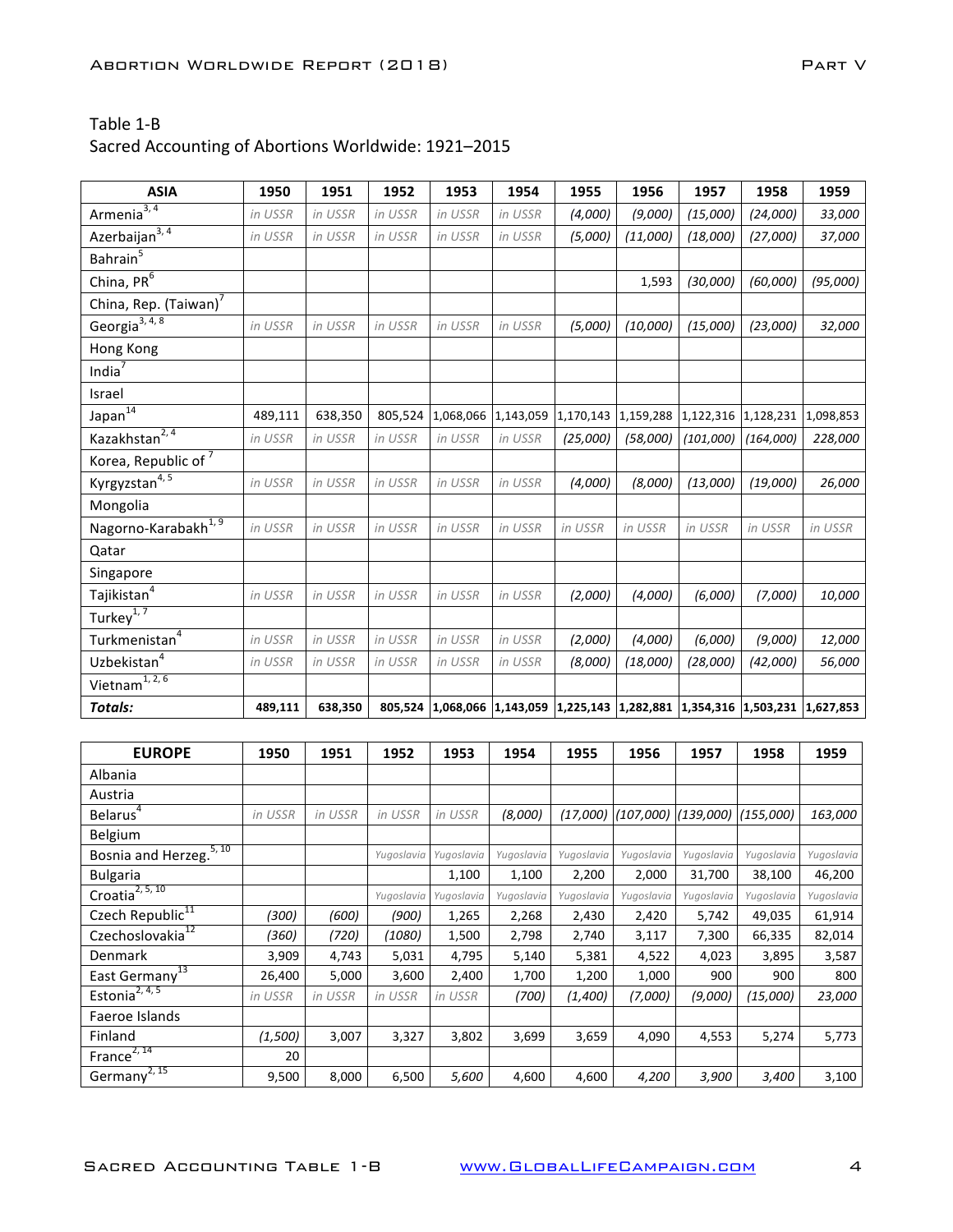| <b>ASIA</b>                             | 1960      | 1961      | 1962      | 1963      | 1964      | 1965      | 1966                                                   | 1967      | 1968      | 1969      |
|-----------------------------------------|-----------|-----------|-----------|-----------|-----------|-----------|--------------------------------------------------------|-----------|-----------|-----------|
| Armenia <sup>3,4</sup>                  | 45,000    | 46,000    | 46,000    | 47,000    | 48,000    | 49,000    | 49,000                                                 | 45,000    | 46,000    | 46,000    |
| Azerbaijan $3, 4$                       | 50,000    | 54,000    | 56,000    | 60,000    | 63,000    | 62,740    | 62,800                                                 | 59,800    | 60,800    | 57,100    |
| Bahrain <sup>5</sup>                    |           |           |           |           |           |           |                                                        |           |           |           |
| China, PR <sup>6</sup>                  | (130,000) | (180,000) | (260,000) | 400,000   | 1,800,000 |           | 1,800,000 (2,150,000)(2,500,000)(2,860,000)(3,210,000) |           |           |           |
| China, Rep. (Taiwan)                    |           |           |           |           |           |           |                                                        | 400       | 2,211     |           |
| Georgia <sup>3, 4, 8</sup>              | 42,834    | 44,800    | 44,900    | 45,600    | 45,500    | 45,668    | 44,800                                                 | 44,100    | 44,900    | 44,200    |
| Hong Kong                               |           |           |           |           |           |           |                                                        |           |           |           |
| India $7$                               |           |           |           |           |           |           |                                                        |           |           |           |
| Israel                                  |           |           |           |           |           |           |                                                        |           |           |           |
| Japan <sup>14</sup>                     | 1,063,256 | 1,035,329 | 985,351   | 955,092   | 878,748   | 843,248   | 808,378                                                | 747,490   | 757,389   | 744,451   |
| Kazakhstan <sup>2, 4</sup>              | 335,000   | 363,000   | 379,000   | 388,000   | 389,000   | 404,000   | 392,000                                                | 381,000   | 372,000   | 370,000   |
| Korea, Republic of 7                    |           | 104,000   | 127,000   | 152,000   | 191,000   | 223,000   | 252,000                                                | 264,000   | 293,000   | 315,000   |
| Kyrgyzstan <sup>4, 5</sup>              | 38,000    | 41,000    | 43,000    | 47,000    | 49,000    | 54,000    | 55,000                                                 | 57,000    | 59,000    | 60,000    |
| Mongolia                                |           |           |           |           |           |           |                                                        |           |           |           |
| Nagorno-Karabakh <sup>1,9</sup>         | in USSR   | in USSR   | in USSR   | in USSR   | in USSR   | in USSR   | in USSR                                                | in USSR   | in USSR   | in USSR   |
| Qatar                                   |           |           |           |           |           |           |                                                        |           |           |           |
| Singapore                               |           |           |           |           |           |           | 4,108                                                  | 3,327     | 2,922     | 2,929     |
| Tajikistan <sup>4</sup>                 | 14,000    | 17,000    | 19,000    | 22,000    | 24,000    | 29,000    | 29,000                                                 | 30,000    | 33,000    | 33,000    |
| Turkey <sup>1,7</sup>                   |           |           |           |           |           | (1,800)   | (3,700)                                                | (5,500)   | (7,400)   | (9,200)   |
| Turkmenistan <sup>4</sup>               | 17,000    | 18,000    | 20,000    | 23,000    | 24,000    | 27,000    | 28,000                                                 | 28,000    | 29,000    | 29,000    |
| Uzbekistan <sup>4</sup>                 | 76,000    | 83,000    | 91,000    | 99,000    | 109,000   | 120,000   | 124,000                                                | 125,000   | 136,000   | 136,000   |
| Vietnam <sup><math>1, 2, 6</math></sup> |           |           |           |           |           |           |                                                        |           |           |           |
| <b>Totals:</b>                          | 1,811,090 | 1,986,129 | 2,071,251 | 2,238,692 | 3,621,248 | 3,659,456 | 4,002,786                                              | 4,290,617 | 4,703,622 | 5,056,880 |

| <b>EUROPE</b>                | 1960    | 1961    | 1962    | 1963    | 1964    | 1965    | 1966    | 1967    | 1968    | 1969    |
|------------------------------|---------|---------|---------|---------|---------|---------|---------|---------|---------|---------|
| Albania                      |         |         |         |         |         |         |         |         |         |         |
| Austria                      |         |         |         |         |         |         |         |         |         |         |
| Belarus <sup>4</sup>         | 170,787 | 178,290 | 185,554 | 191,137 | 200,534 | 205,999 | 203,430 | 203,722 | 198,955 | 191,637 |
| Belgium                      |         |         |         |         |         |         |         |         |         |         |
| 5, 10<br>Bosnia and Herzeg.  | 13,600  | 14,100  | 14,600  | 15,200  | 15,700  | 16,200  | 16,700  | 25,400  | 14,600  | 18,900  |
| <b>Bulgaria</b>              | 143,155 | 169,060 | 95,842  | 101,309 | 112,310 | 116,079 | 121,060 | 129,972 | 113,755 | 129,852 |
| Croatia <sup>2, 5, 10</sup>  | 10,720  | 15,003  | 21,309  | 26,288  | 30,751  | 34,728  | 35,240  | 37,221  | 38,107  | 37,119  |
| Czech Republic <sup>11</sup> | 67,742  | 70,062  | 66,031  | 51,470  | 51,524  | 58,594  | 65,818  | 69,850  | 72,488  | 74,263  |
| Czechoslovakia <sup>12</sup> | 89,542  | 94,306  | 89,815  | 70,605  | 70,737  | 79,660  | 90,281  | 96,448  | 99,899  | 102,894 |
| Denmark                      | 3,918   | 4,124   | 3,996   | 3,971   | 4,527   | 5,188   | 5,750   | 6,350   | 6,450   | 7,295   |
| East Germany                 | 800     | 800     | 700     | 87      | 128     | 625     | 1,207   | 1,239   | 1,180   | 1,078   |
| Estonia <sup>2, 4, 5</sup>   | 35,915  | 37,900  | 39,400  | 40,166  | 42,340  | 40,059  | 40,767  | 39,300  | 40,200  | 40,700  |
| Faeroe Islands               |         |         |         |         |         |         | 12      | 11      | 30      | 41      |
| Finland                      | 6,188   | 5,867   | 6,015   | 5,616   | 4,919   | 4,783   | 5,219   | 5,618   | 6,288   | 8,175   |
| France $^{2, 14}$            |         |         |         |         |         |         |         |         |         |         |
| Germany <sup>2, 15</sup>     | (7,100) | (3,000) | (3,000) | (3,000) | (2,900) | (2,900) | (2,900) | (2,800) | 2,858   | 3,400   |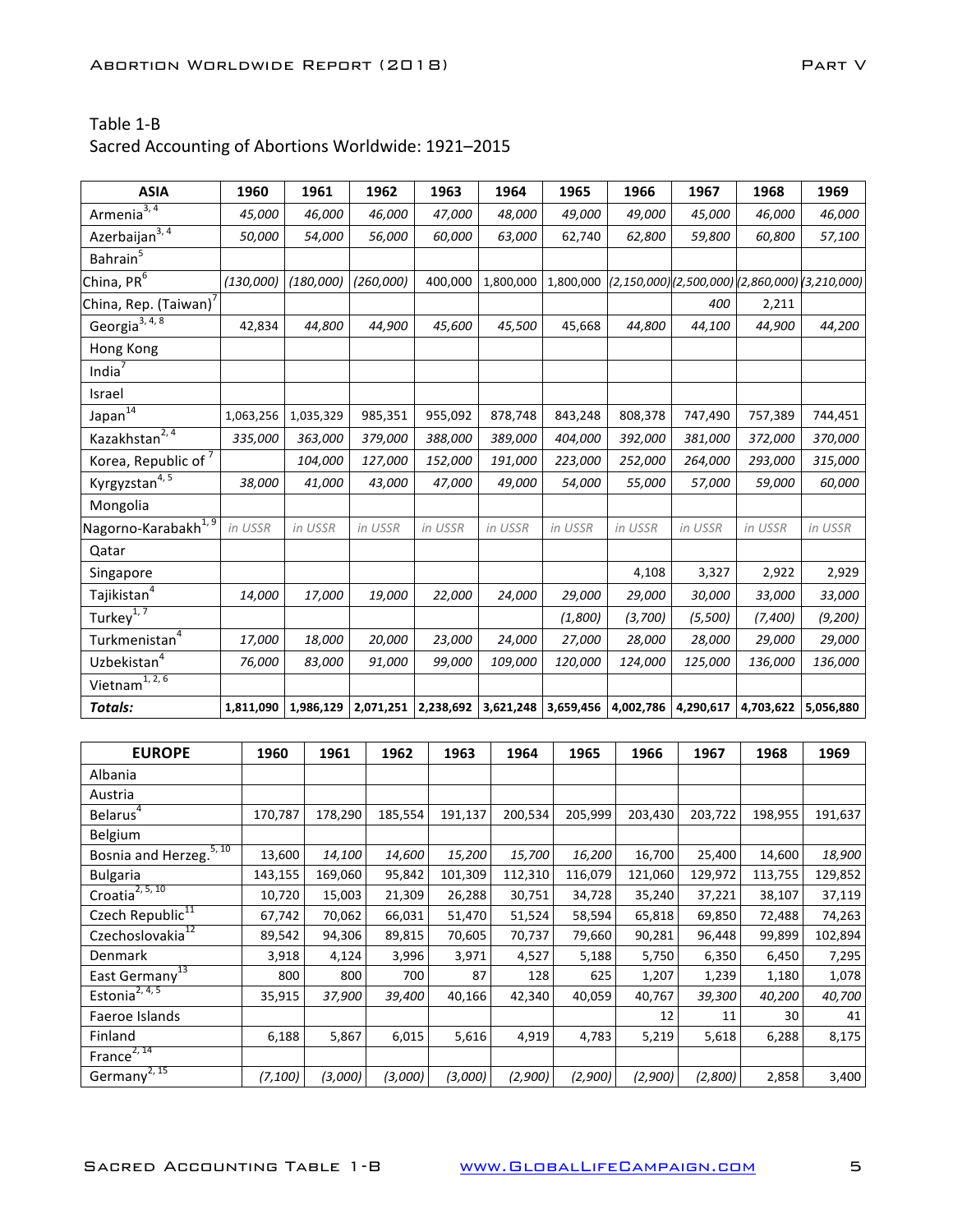| <b>ASIA</b>                               | 1970          | 1971            | 1972      |         | 1973      | 1974      | 1975      |         | 1976      | 1977      | 1978      | 1979       |
|-------------------------------------------|---------------|-----------------|-----------|---------|-----------|-----------|-----------|---------|-----------|-----------|-----------|------------|
| Armenia $3, 4$                            | 46,000        | 48,138          | 48,813    |         | 46,654    | 45,869    |           | 45,483  | 39,647    | 39,136    | 37,022    | 35,745     |
| Azerbaijan <sup>3, 4</sup>                | 58,574        | 64,943          | 60,307    |         | 55,592    | 63,213    |           | 58,512  | 59,798    | 61,724    | 62,660    | 65,536     |
| Bahrain <sup>5</sup>                      |               |                 |           |         |           |           |           |         | (30)      | (60)      | (80)      | (120)      |
| China, PR <sup>6</sup>                    | (3, 560, 000) | 3,910,110       | 4,813,542 |         | 5,110,405 | 4,984,564 | 5,084,260 |         | 4,742,946 | 5,229,569 | 5,391,204 | 7,856,587  |
| China, Rep. (Taiwan) <sup>7</sup>         |               |                 |           |         |           |           |           |         |           |           |           |            |
| Georgia <sup>3, 4, 8</sup>                | 46,348        | 49,759          | 54,879    |         | 77,857    | 83,454    | 95,094    |         | 102,009   | 102,148   | 91,709    | 88,519     |
| Hong Kong                                 |               |                 |           |         | 200       | 600       |           | 1,000   | 2,200     | 3,800     | 5,500     | 7,027      |
| India $\overline{7}$                      |               |                 | 24,300    |         | 44,800    | 97,756    | 214,332   |         | 278,870   | 247,049   | 313,028   | 358,002    |
| Israel                                    |               |                 |           |         |           |           |           |         |           | (5,300)   | (10, 600) | 15,925     |
| Japan <sup>14</sup>                       | 732,033       | 739,674         | 732,653   |         | 700,532   | 679,837   | 671,597   |         | 664,106   | 641,242   | 618,044   | 613,676    |
| Kazakhstan <sup>2, 4</sup>                | 372,000       | 382,702         | 383,764   |         | 387,626   | 377,070   | 390,809   |         | 395,712   | 406,247   | 392,734   | 380,692    |
| Korea, Republic of <sup>7</sup>           | 331,000       | 351,000         | 370,000   |         | 390,000   | 487,000   | 584,000   |         | 533,000   | 558,000   | 631,000   | 627,000    |
| Kyrgyzstan <sup>4,5</sup>                 | 63,000        | 67,167          | 65,901    |         | 64,943    | 63,442    |           | 63,963  | 65,025    | 66,503    | 66,052    | 64,351     |
| Mongolia                                  |               |                 |           |         |           |           |           |         |           |           |           |            |
| Nagorno-Karabakh <sup>1, 9</sup>          | in USSR       | in USSR         | in USSR   |         | in USSR   | in USSR   | in USSR   |         | in USSR   | in USSR   | in USSR   | in USSR    |
| Qatar                                     |               |                 |           |         |           |           |           |         |           |           |           |            |
| Singapore                                 | 5,300         | 5,816           |           | 5,735   | 6,502     | 7,175     |           | 12,873  | 15,496    | 16,443    | 17,246    | 16,999     |
| Tajikistan $^4$                           | 34,000        | 37,849          | 39,331    |         | 40,039    | 39,650    |           | 39,396  | 40,320    | 41,653    | 40,504    | 41,542     |
| Turkey <sup>1, <math>\bar{7}</math></sup> | (11, 100)     | (12, 900)       | (14, 700) |         | (16, 600) | (18, 400) | (20, 300) |         | (22, 100) | (23,900)  | (25, 800) | (27, 700)  |
| Turkmenistan <sup>4</sup>                 | 31,000        | 32,313          | 33,202    |         | 35,095    | 36,105    |           | 34,124  | 34,893    | 35,235    | 35,819    | 34,858     |
| Uzbekistan <sup>4</sup>                   | 146,000       | 156,450         | 148,988   |         | 143,370   | 151,683   | 160,086   |         | 161,331   | 161,206   | 158,971   | 158,515    |
| Vietnam <sup>1, 2, 6</sup>                |               | (10,000)        | (20,000)  |         | (35,000)  | (46,000)  | (58,000)  |         | 70,281    | 105,000   | 130,000   | 170,000    |
| <b>Totals:</b>                            | 5,436,355     | 5,868,821       | 6,816,115 |         | 7,155,215 | 7,181,818 | 7,533,829 |         | 7,227,764 | 7,744,215 | 8,027,973 | 10,562,794 |
|                                           |               |                 |           |         |           |           |           |         |           |           |           |            |
| <b>EUROPE</b>                             | 1970          | 1971            |           | 1972    | 1973      | 1974      |           | 1975    | 1976      | 1977      | 1978      | 1979       |
| Albania                                   |               |                 |           |         |           |           |           | 11,422  | 12,300    | 13,200    | 14,100    | 15,000     |
| Austria                                   |               |                 |           |         |           | (900)     |           | 12,900  | 12,900    | 11,300    | 11,700    | 11,000     |
| Belarus <sup>4</sup>                      | 187,935       | 190,169         |           | 185,101 | 193,503   | 194,247   |           | 194,710 | 199,121   | 202,146   | 201,619   | 203,446    |
| Belgium                                   |               |                 |           |         |           |           |           |         |           |           |           | 3,266      |
| Bosnia and Herzeg. <sup>5, 10</sup>       | 23,200        | 28,676          |           | 26,700  | 30,000    | 33,300    |           | 36,600  | 37,500    | 38,300    | 39,200    | 43,000     |
| <b>Bulgaria</b>                           | 142,511       | 153,687         |           | 154,715 | 137,439   | 144,509   |           | 143,450 | 142,267   | 141,917   | 147,974   | 148,084    |
| Croatia <sup>2, 5, 10</sup>               | 38,529        | 36,575          |           | 37,139  | 37,493    | 39,441    |           | 40,870  | 41,216    | 43,789    | 42,332    | 44,567     |
| Czech Republic <sup>11</sup>              | 71,912        | 68,652          |           | 65,079  | 55,898    | 56,969    |           | 55,530  | 56,889    | 61,114    | 63,904    | 64,505     |
| Czechoslovakia <sup>12</sup>              | 99,786        | 97,283          |           | 91,319  | 81,262    | 83,604    |           | 81,704  | 84,605    | 89,021    | 92,581    | 94,502     |
| Denmark                                   |               | 9,375<br>11,522 |           | 13,667  | 16,536    | 24,868    |           | 27,884  | 27,100    | 28,400    | 24,500    | 23,250     |
| East Germany <sup>13</sup>                |               | 1,114<br>17,500 |           | 114,000 | 110,800   | 99,757    |           | 88,756  | 83,207    | 80,145    | 79,087    | 86,522     |
| Estonia <sup>2, 4, 5</sup>                | 40,663        | 43,682          |           | 43,917  | 42,665    | 40,723    |           | 39,641  | 38,922    | 38,499    | 37,370    | 36,779     |
| Faeroe Islands                            |               | 23              | 28        | 37      |           | 30        | 23        | 26      | (30)      | (30)      | (30)      | (30)       |
| Finland                                   | 14,757        | 20,622          |           | 22,146  | 23,362    | 22,846    |           | 21,547  | 19,818    | 17,772    | 16,928    | 15,849     |
| France <sup>2, 14</sup>                   |               |                 |           |         |           |           |           | 33,454  | 134,173   | 150,931   | 150,417   | 156,810    |
| Germany <sup>2, 15</sup>                  |               | 5,200           | 7,000     | 9,800   | 13,000    | 17,814    |           | 21,200  | 21,400    | 54,309    | 73,548    | 82,788     |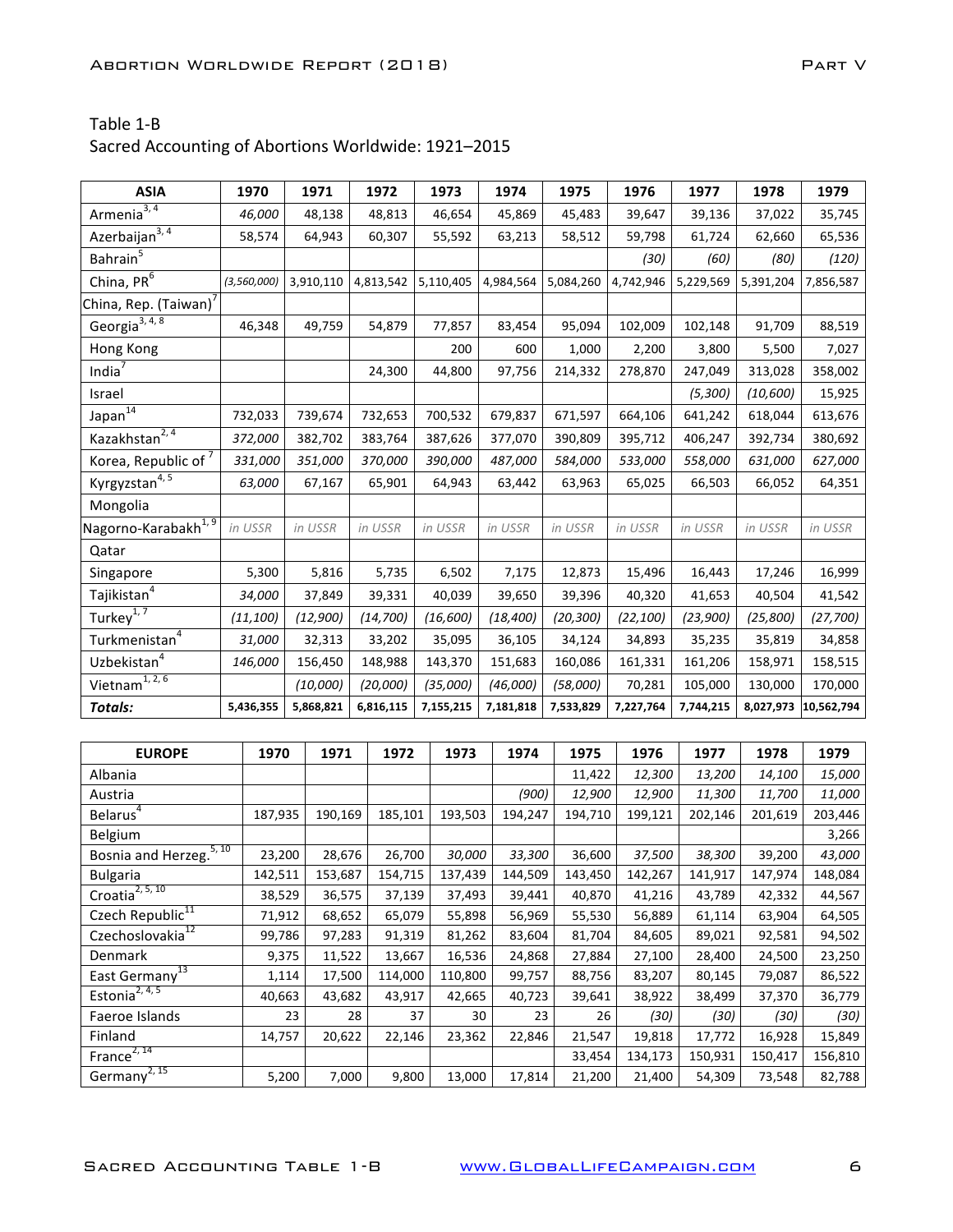| <b>ASIA</b>                                                 | 1980              | 1981              | 1982                                                                         | 1983              | 1984              | 1985              | 1986              | 1987                  | 1988                             | 1989               |
|-------------------------------------------------------------|-------------------|-------------------|------------------------------------------------------------------------------|-------------------|-------------------|-------------------|-------------------|-----------------------|----------------------------------|--------------------|
| Armenia <sup>3, 4</sup>                                     | 32,604            | 32,105            | 32,004                                                                       | 33,158            | 33,385            | 33,896            | 38,116            | 32,587                | 29,149                           | 26,141             |
| Azerbaijan <sup>3, 4</sup>                                  | 61,831            | 59,551            | 63,680                                                                       | 57,473            | 57,619            | 53,633            | 51,431            | 49,478                | 44,074                           | 42,134             |
| Bahrain <sup>5</sup>                                        | (160)             | (200)             | (240)                                                                        | (280)             | (320)             | (360)             | (400)             | (500)                 | (600)                            | (700)              |
| China, $PR^6$                                               | 9,527,644         | 8,696,945         | 12,419,663                                                                   | 14,371,843        | 8,890,140         | 10,931,565        | 11,578,713        | 10,489,412 12,675,839 |                                  | 10,379,426         |
| China, Rep. (Taiwan) <sup>7</sup>                           |                   |                   |                                                                              |                   | 1,268             | (7,400)           | (13,600)          | (19, 800)             | (26,000)                         | 32,159             |
| Georgia <sup>3, 4, 8</sup>                                  | 88,656            | 94,635            | 82,952                                                                       | 81,172            | 69,649            | 69,310            | 74,702            | 75,903                | 78,670                           | 73,770             |
| Hong Kong                                                   | 9,400             | 10,600            | 12,200                                                                       | 13,400            | 14,500            | 15,400            | 16,800            | 17,600                | 18,000                           | 19,600             |
| India <sup>7</sup>                                          | 388,405           | 500,624           | 516,142                                                                      | 548,239           | 577,931           | 583,704           | 588,406           | 584,870               | 582,161                          | 596,357            |
| Israel                                                      | 14,708            | 14,514            | 16,829                                                                       | 15,593            | 18,948            | 19,700            | 17,469            | 15,290                | 16,181                           | 15,918             |
| Japan <sup>14</sup>                                         | 598,084           | 596,569           | 590,299                                                                      | 568,363           | 568,916           | 550,127           | 527,900           | 497,756               | 486,146                          | 466,876            |
| Kazakhstan <sup>2,4</sup>                                   | 378,125           | 359,824           | 364,087                                                                      | 362,371           | 349,366           | 367,334           | 332,055           | 329,819               | 362,596                          | 358,124            |
| Korea, Republic of <sup>7</sup>                             | 624,000           | 620,000           | 581,000                                                                      | 542,000           | 503,000           | 480,000           | 458,000           | 435,000               | 427,000                          | 418,000            |
| Kyrgyzstan <sup>4,5</sup>                                   | 64,957            | 65,291            | 67,555                                                                       | 68,690            | 66,227            | 69,382            | 73,802            | 74,060                | 80,809                           | 87,212             |
| Mongolia                                                    |                   |                   |                                                                              |                   | 5,257             | 6,173             | 11,234            | 13,273                | 16,744                           | 18,800             |
| Nagorno-Karabakh <sup>1, 9</sup>                            | in USSR           | in USSR           | in USSR                                                                      | in USSR           | in USSR           | in USSR           | in USSR           | in USSR               | in USSR                          | in USSR            |
| Qatar                                                       |                   |                   |                                                                              | (5)               | (10)              | (10)              | (20)              | (20)                  | (20)                             | (30)               |
| Singapore                                                   | 18,219            | 18,890            | 19,110                                                                       | 19,100            | 22,190            | 23,512            | 23,035            | 21,226                | 20,135                           | 20,619             |
| Tajikistan <sup>4</sup>                                     | 40,135            | 41,832            | 40,482                                                                       | 39,556            | 38,624            | 40,656            | 42,441            | 42,321                | 54,490                           | 54,494             |
| Turkey <sup>1,7</sup>                                       | (29, 500)         | (31, 300)         | (33, 200)                                                                    | (35,000)          | (66, 600)         | (98, 300)         | 129,900           | (161, 500)            | (193, 200)                       | (224, 800)         |
| Turkmenistan <sup>4</sup>                                   | 33,762            | 32,453            | 34,817                                                                       | 33,106            | 29,266            | 31,139            | 34,031            | 35,882                | 47,444                           | 39,068             |
| Uzbekistan <sup>4</sup>                                     | 160,700           | 166,396           | 169,608                                                                      | 175,230           | 185,710           | 199,576           | 211,022           | 223,418               | 258,283                          | 226,276            |
| Vietnam <sup>1, 2, 6</sup>                                  | 170,000           | 180,000           | 195,000                                                                      | 270,000           | 365,000           | 510,000           | 650,000           | 811,176               | 805,000                          | 760,000            |
| <b>Totals:</b>                                              |                   |                   | 12,240,890 11,521,729 15,238,868 17,234,579 11,863,926 14,091,177 14,873,077 |                   |                   |                   |                   |                       | 13,930,891 16,222,541 13,860,504 |                    |
|                                                             |                   |                   |                                                                              |                   |                   |                   |                   |                       |                                  |                    |
| <b>EUROPE</b>                                               | 1980              | 1981              | 1982                                                                         | 1983              | 1984              | 1985              | 1986              | 1987                  | 1988                             | 1989               |
| Albania                                                     | 15,912            | 15,693            | 16,289                                                                       | 17,756            | 18,908            | 20,489            | 20,838            | 20,815                | 24,815                           | 23,352             |
| Austria                                                     | 10,900            |                   | 8,900<br>8,500                                                               | 8,200             | 7,500             | 6,600             | 5,700             | 4,600                 | 4,000                            | 3,619              |
| Belarus <sup>4</sup>                                        | 201,852           | 202,340           | 198,043                                                                      | 207,461           | 210,844           | 200,888           | 171,114           | 163,761               | 217,329                          | 256,041            |
| Belgium                                                     | (7,000)           | (8,800)           | (10, 600)                                                                    | (12, 400)         | (14, 200)         | 16,035            | 14,972            | 15,623                | 14,828                           | 16,245             |
| Bosnia and Herzeg. <sup>5, 10</sup>                         | 46,874            | 48,000            | 49,200                                                                       | 50,304            | 54,453            | 58,973            | 61,256            | 67,927                | 67,769                           | 65,571             |
| Bulgaria                                                    | 156,056           | 152,531           | 147,976                                                                      | 134,413           | 131,322           | 132,269           | 134,964           | 134,097               | 133,147                          | 132,021            |
| Croatia <sup>2, 5, 10</sup><br>Czech Republic <sup>11</sup> | 47,827            | 51,975            | 51,534                                                                       | 47,996            | 48,775            | 51,549            | 50,058            | 48,608                | 42,864                           | 43,233             |
| Czechoslovakia <sup>12</sup>                                | 68,942<br>100,212 | 71,574<br>103,548 | 74,531<br>107,662                                                            | 75,037<br>108,698 | 79,534<br>113,831 | 83,076<br>119,398 | 83,579<br>124,235 | 109,875<br>159,571    | 112,265<br>164,730               | 109,998<br>167,990 |
| Denmark                                                     | 23,550            | 22,779            | 21,462                                                                       | 20,791            | 20,742            | 19,919            | 20,067            | 20,830                | 21,199                           | 21,456             |
| East Germany <sup>13</sup>                                  | 92,103            | 95,555            | 96,414                                                                       | 94,096            | 96,200            | 90,254            | 85,725            | 82,682                | 80,840                           | 73,899             |
| Estonia <sup>2, 4, 5</sup>                                  | 36,157            | 35,569            | 36,827                                                                       | 35,139            | 34,615            | 35,652            | 36,354            | 34,713                | 31,395                           | 28,428             |
| Faeroe Islands                                              |                   | (30)              | (40)                                                                         | (40)<br>(40)      | (40)              | (40)              | (40)              | (50)                  | (50)                             | (50)               |
| Finland                                                     | 15,037            | 14,120            | 13,861                                                                       | 13,360            | 13,645            | 13,833            | 13,319            | 12,995                | 12,749                           | 12,658             |
| France <sup>2, 14</sup>                                     | 171,218           | 180,695           | 181,122                                                                      | 182,862           | 180,789           | 173,335           | 166,797           | 162,352               | 166,540                          | 165,199            |
| Germany <sup>2, 15</sup>                                    | 87,702            | 87,535            | 91,064                                                                       | 86,529            | 86,298            | 83,538            | 84,274            | 88,540                | 83,784                           | 75,297             |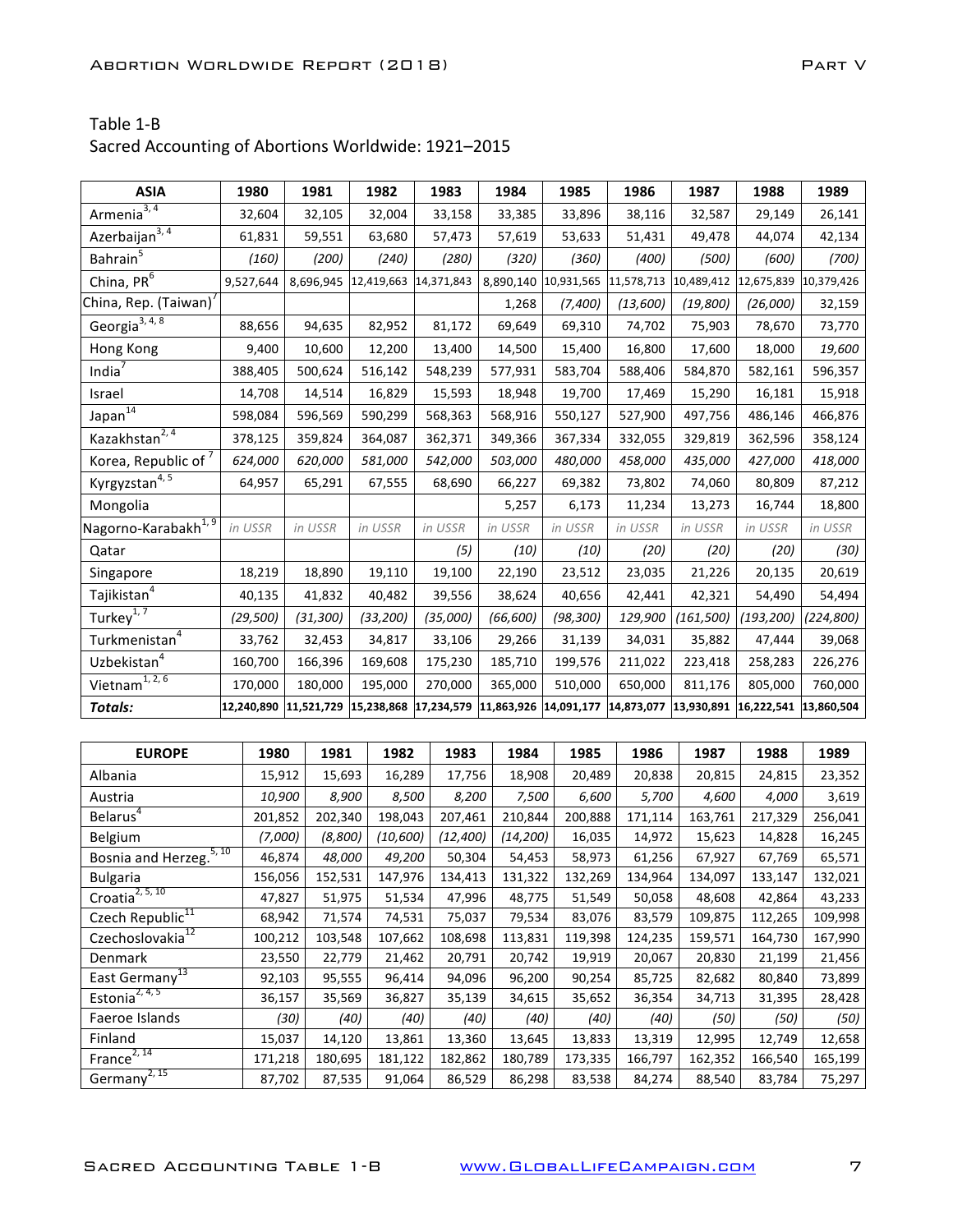| Sacred Accounting of Abortions Worldwide: 1921-2015 |  |
|-----------------------------------------------------|--|
|-----------------------------------------------------|--|

| <b>ASIA</b>                                                  | 1990             | 1991                  | 1992                                                      | 1993      | 1994      | 1995      | 1996      | 1997                 | 1998      | 1999      |
|--------------------------------------------------------------|------------------|-----------------------|-----------------------------------------------------------|-----------|-----------|-----------|-----------|----------------------|-----------|-----------|
| Armenia $3, 4$                                               | 26,094           | 27,264                | 27,958                                                    | 27,907    | 30,571    | 30,726    | 31,323    | 25,266               | 18,286    | 14,403    |
| $A$ zerbaijan <sup>3,4</sup>                                 | 25,536           | 34,006                | 32,287                                                    | 33,951    | 33,354    | 28,700    | 28,418    | 25,228               | 24,942    | 20,911    |
| Bahrain <sup>5</sup>                                         | (800)            | (900)                 | (1,000)                                                   | (1,200)   | (1, 300)  | (1,400)   | (1,500)   | 1,592                | 1,680     | 1,658     |
| China, $PR^6$                                                | 13,493,926       | 14,086,313            | 10,416,287                                                | 9,496,119 | 9,467,064 | 7,476,482 | 8,834,195 | 6,589,869            | 7,384,290 | 6,764,357 |
| China, Rep. (Taiwan) <sup>7</sup>                            | 33,200           | 34,200                | 35,200                                                    | 36,200    | 37,200    | 38,200    | 39,200    | 40,300               | 41,300    | 42,282    |
| Georgia <sup>3, 4, 8</sup>                                   | 61,401           | 59,384                | 50,748                                                    | 45,131    | 48,953    | 43,549    | 31,942    | 23,403               | 21,018    | 18,306    |
| Hong Kong                                                    | 21,114           | 22,120                | 24,316                                                    | 26,057    | 26,049    | 25,363    | 25,041    | 23,939               | 22,086    | 20,891    |
| India $7$                                                    | 581,215          | 636,456               | 606,015                                                   | 612,291   | 627,748   | 618,373   | 542,827   | 512,823              | 666,882   | 739,975   |
| Israel                                                       | 18,000           | 15,767                | 18,444                                                    | 17,164    | 16,903    | 17,627    | 18,056    | 19,210               | 18,500    | 18,785    |
| Japan <sup>14</sup>                                          | 456,797          | 436,299               | 413,032                                                   | 386,807   | 364,350   | 343,024   | 338,867   | 337,799              | 333,220   | 337,314   |
| Kazakhstan <sup>2,4</sup>                                    | 355,173          | 358,484               | 346,405                                                   | 290,703   | 261,834   | 224,100   | 194,187   | 156,751              | 149,248   | 138,197   |
| Korea, Republic of <sup>7</sup>                              | 410,000          | 320,000               | 230,000                                                   | 396,000   | 344,000   | 291,000   | 239,000   | 280,000              | 246,000   | 212,300   |
| Kyrgyzstan <sup>4,5</sup>                                    | 53,641           | 48,813                | 43,867                                                    | 37,267    | 31,389    | 27,111    | 24,187    | 21,671               | 19,431    | 17,890    |
| Mongolia                                                     | 29,690           | 31,217                | 28,103                                                    | 20,229    | 17,025    | 18,335    | 15,588    | 12,870               | 9,135     | 9,200     |
| Nagorno-Karabakh <sup>1, 9</sup>                             | in USSR          | in USSR               | in USSR                                                   | in USSR   | in USSR   | in USSR   | 1,900     | 2,250                | 2,491     | 1,030     |
| Qatar                                                        | (30)             | (40)                  | (40)                                                      | 40        | 60        | 74        | 76        | 97                   | 71        | 124       |
| Singapore                                                    | 18,669           | 17,798                | 17,073                                                    | 16,476    | 15,690    | 14,504    | 14,365    | 13,827               | 13,838    | 13,753    |
| Tajikistan <sup>4</sup>                                      | 55,521           | 52,072                | 47,040                                                    | 40,078    | 35,709    | 32,671    | 28,505    | 27,338               | 24,514    | 21,234    |
| Turkey <sup>1,7</sup>                                        | (256, 400)       | (288,000)             | (319, 700)                                                | 351,300   | (335,000) | (319,000) | (303,000) | (287,000)            | 270,600   | (211,000) |
| Turkmenistan <sup>4</sup>                                    | 37,222           | 35,451                | 37,044                                                    | 32,857    | 33,486    | 33,795    | 31,952    | 33,800               | 25,187    | 20,064    |
| Uzbekistan <sup>4</sup>                                      | 214,137          | 188,995               | 192,011                                                   | 148,341   | 120,434   | 118,731   | 123,079   | 85,170               | 74,510    | 66,065    |
| Vietnam <sup><math>1, 2, 6</math></sup>                      | 1,023,000        | 1,130,000             | 1,336,017                                                 | 1,370,000 | 1,300,000 | 1,400,000 | 1,520,000 | 1,123,620            | 1,400,000 | 1,200,000 |
| <b>Totals:</b>                                               |                  | 17,171,566 17,823,579 | $ 14,222,587 13,386,118 13,148,119 11,102,765 12,387,208$ |           |           |           |           | 9,643,823 10,767,229 |           | 9,889,739 |
|                                                              |                  |                       |                                                           |           |           |           |           |                      |           |           |
| <b>EUROPE</b>                                                | 1990             | 1991                  | 1992                                                      | 1993      | 1994      | 1995      | 1996      | 1997                 | 1998      | 1999      |
| Albania                                                      | 26,112           | 30,408                | 27,745                                                    | 24,608    | 22,824    | 24,429    | 21,180    | 15,705               | 12,679    | 13,951    |
| Austria                                                      |                  | 3,366<br>3,505        | 3,175                                                     | 3,134     | 2,752     | 2,494     | 2,511     | 2,341                | 2,367     | 2,414     |
| Belarus <sup>4</sup>                                         | 260,839          | 241,138               | 240,387                                                   | 217,957   | 212,533   | 193,280   | 174,098   | 152,660              | 145,339   | 135,829   |
| Belgium                                                      | 14,800           | 13,300                | 11,800                                                    | 10,380    | 10,737    | 11,243    | 12,628    | 12,266               | 11,999    | 12,734    |
| Bosnia and Herzeg. <sup>5, 10</sup>                          | 66,625           | (65,000)              | (52,000)                                                  | (39,000)  | (26,000)  | (21,000)  | (16,000)  | (11,000)             | (7,000)   | (5,000)   |
| <b>Bulgaria</b>                                              | 144,644          | 138,405               | 132,891                                                   | 107,416   | 97,567    | 97,092    | 98,566    | 87,896               | 79,842    | 72,382    |
| Croatia <sup>2, 5, 10</sup>                                  | 38,644           | 33,351                | 26,223                                                    | 25,179    | 19,673    | 14,282    | 12,339    | 10,036               | 8,907     | 8,064     |
| Czech Republic <sup>11</sup><br>Czechoslovakia <sup>12</sup> | 109,507          | 104,413               | 94,319                                                    | 70,810    | 55,016    | 49,745    | 48,303    | 45,269               | 43,303    | 39,802    |
|                                                              | 167,444          | 159,183               | 143,710                                                   |           |           |           |           |                      |           |           |
| Denmark<br>East Germany <sup>13</sup>                        | 20,589<br>50,500 | 19,729                | 18,833                                                    | 18,687    | 17,598    | 17,720    | 18,135    | 17,152               | 16,592    | 16,271    |
| Estonia <sup>2, 4, 5</sup>                                   | 29,410           | 29,406                | 25,803                                                    | 23,284    | 19,784    | 17,671    | 16,893    | 16,620               | 15,798    | 14,506    |
| Faeroe Islands                                               |                  | (50)                  | (50)<br>(50)                                              | (60)      | 57        | 59        | 48        | 38                   | 59        | 47        |
| Finland                                                      | 12,232           | 11,747                | 11,071                                                    | 10,375    | 10,013    | 9,884     | 10,437    | 10,251               | 10,751    | 10,837    |
| France <sup>2, 14</sup>                                      | 201,171          | 205,048               | 197,554                                                   | 197,040   | 191,879   | 181,781   | 189,760   | 191,431              | 198,875   | 199,742   |
| Germany <sup>2, 15</sup>                                     | 95,000           | 124,377               | 118,611                                                   | 111,236   | 103,586   | 97,937    | 130,899   | 130,890              | 131,795   | 130,471   |
|                                                              |                  |                       |                                                           |           |           |           |           |                      |           |           |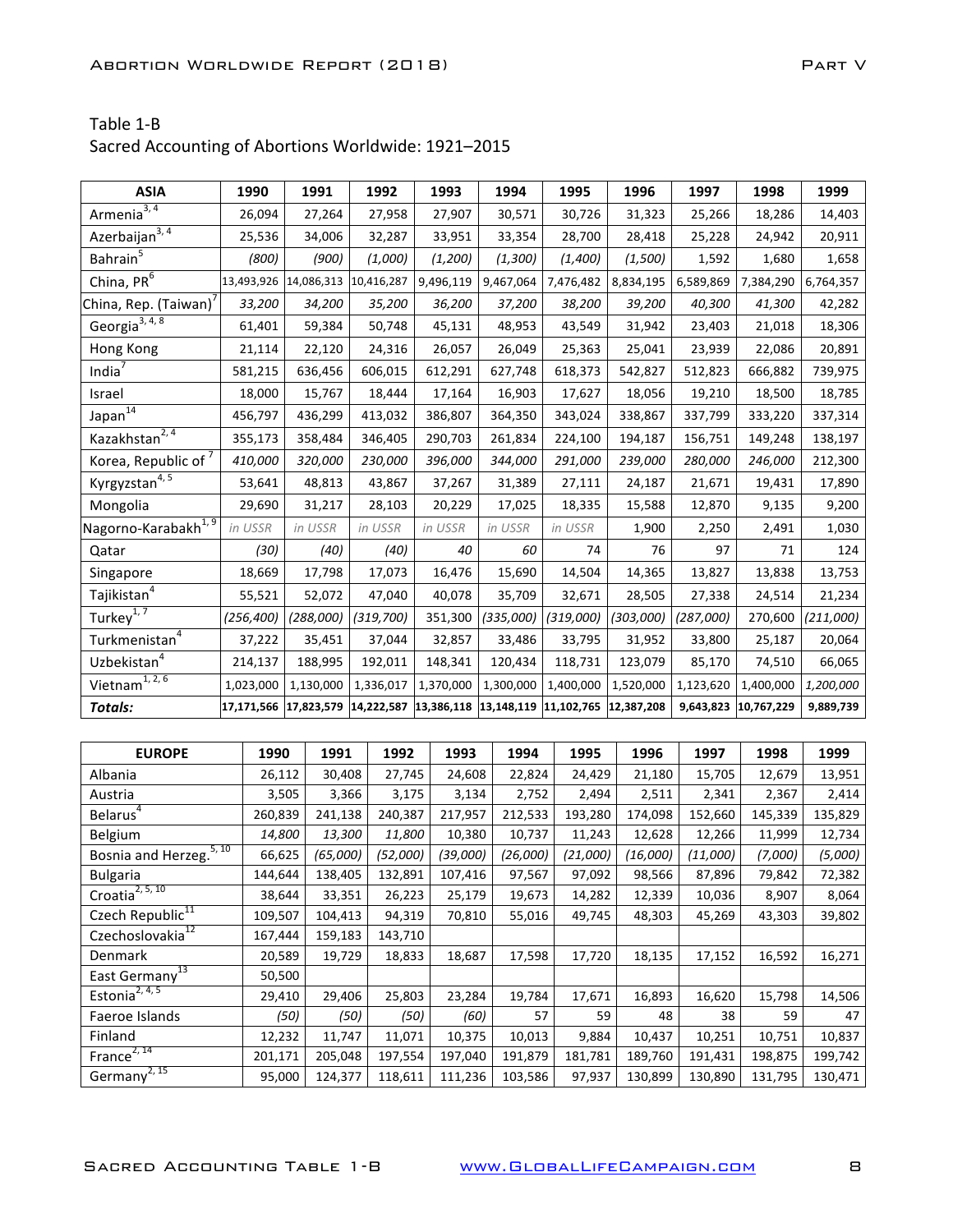| Sacred Accounting of Abortions Worldwide: 1921-2015 |  |
|-----------------------------------------------------|--|
|-----------------------------------------------------|--|

| <b>ASIA</b>                                              |       | 2000      |    | 2001      | 2002      |        | 2003      | 2004      | 2005      | 2006      | 2007      | 2008                   | 2009      |
|----------------------------------------------------------|-------|-----------|----|-----------|-----------|--------|-----------|-----------|-----------|-----------|-----------|------------------------|-----------|
| Armenia $3, 4$                                           |       | 11,769    |    | 10,419    | 9,767     |        | 10,730    | 10,645    | 10,925    | 11,132    | 11,501    | 12,469                 | 13,797    |
| Azerbaijan <sup>3, 4</sup>                               |       | 17,529    |    | 18,361    | 16,635    |        | 16,912    | 19,806    | 19,586    | 20,867    | 22,325    | 25,256                 | 24,562    |
| Bahrain $\overline{5}$                                   |       | 1,655     |    | 1,747     | 1,749     |        | 1,630     | 1,505     | 2,078     | 2,297     | 2,014     | 2,575                  | 2,394     |
| China, PR $\overline{6}$                                 |       | 6,658,550 |    | 6,284,844 | 6,812,317 |        | 7,215,440 | 7,140,588 | 7,105,995 | 7,308,615 | 7,632,539 | 9,173,101              | 6,111,375 |
| China, Rep. (Taiwan) <sup>7</sup>                        |       | 42,100    |    | 42,000    | 41,900    |        | 41,700    | 41,586    | 38,902    | 36,902    | 35,178    | 35,349                 | 33,692    |
| Georgia <sup>3, 4, 8</sup>                               |       | 14,951    |    | 15,008    | 13,908    |        | 13,834    | 17,210    | 19,734    | 21,204    | 20,644    | 22,062                 | 24,311    |
| Hong Kong                                                |       | 21,375    |    | 20,235    | 18,651    |        | 17,420    | 15,882    | 14,192    | 13,510    | 13,515    | 13,199                 | 12,028    |
| India $7$                                                |       | 725,149   |    | 770,714   | 744,680   |        | 763,126   | 726,096   | 721,859   | 682,242   | 642,174   | 651,974                | 689,534   |
| Israel                                                   |       | 19,405    |    | 20,332    | 19,796    |        | 20,800    | 20,378    | 19,928    | 19,832    | 19,544    | 19,638                 | 19,917    |
| Japan <sup>14</sup>                                      |       | 341,146   |    | 341,588   | 329,326   |        | 319,831   | 301,673   | 289,127   | 276,352   | 256,672   | 242,326                | 226,878   |
| Kazakhstan <sup>2, 4</sup>                               |       | 134,111   |    | 136,787   | 124,523   |        | 127,180   | 129,495   | 125,654   | 130,599   | 133,097   | 123,992                | 113,320   |
| Korea, Republic of <sup>7</sup>                          |       | 234,000   |    | 256,000   | 277,000   |        | 299,000   | 321,000   | 342,433   | 309,000   | 275,000   | 241,000                | 188,000   |
| Kyrgyzstan <sup>4, 5</sup>                               |       | 15,933    |    | 15,979    | 14,557    |        | 13,300    | 12,677    | 14,088    | 14,914    | 17,325    | 14,422                 | 15,567    |
| Mongolia                                                 |       | 11,837    |    | 12,056    | 9,977     |        | 10,472    | 8,919     | 9,064     | 12,594    | 15,817    | 10,688                 | 12,602    |
| Nagorno-Karabakh <sup>1, 9</sup>                         |       | 802       |    | 445       | 553       |        | 1,388     | 1,252     | 1,321     | 1,472     | 1,322     | 1,432                  | 1,460     |
| Qatar                                                    |       | 177       |    | 127       | 121       |        | 131       | 172       | 169       | 56        | 72        | 68                     | 107       |
| Singapore                                                |       | 13,754    |    | 13,140    | 12,749    |        | 12,272    | 12,070    | 11,482    | 12,032    | 11,933    | 12,222                 | 12,318    |
| Tajikistan <sup>4</sup>                                  |       | 22,066    |    | 19,087    | 21,104    |        | 19,884    | 20,495    | 19,418    | 17,489    | 18,989    | 18,481                 | 19,470    |
| Turkey <sup>1,7</sup>                                    |       | (152,000) |    | (92,000)  | 33,007    |        | 146,800   | 32,266    | 30,502    | 33,562    | 35,115    | 270,187                | 60,615    |
| Turkmenistan <sup>4</sup>                                |       | 20,221    |    | 17,282    | 16,914    |        | 14,735    | 14,721    | 15,555    | 14,759    | 12,875    | 12,686                 | 12,101    |
| Uzbekistan $4$                                           |       | 61,893    |    | 59,781    | 58,669    |        | 52,816    | 50,812    | 47,380    | 45,030    | 40,725    | 39,977                 | 44,140    |
| Vietnam <sup>1, 2, 6</sup>                               |       | 688,029   |    | 1,040,02  | 976,770   |        | 570,467   | 619,168   | 899,676   | 834,558   | 372,502   | 332,154                | 379,212   |
| <b>Totals:</b>                                           |       | 9,208,452 |    | 9,187,961 | 9,554,673 |        | 9,689,868 | 9,518,416 | 9,759,068 | 9,819,018 |           | 9,590,878   11,275,258 | 8,017,400 |
|                                                          |       |           |    |           |           |        |           |           |           |           |           |                        |           |
| <b>EUROPE</b>                                            |       | 2000      |    | 2001      | 2002      |        | 2003      | 2004      | 2005      | 2006      | 2007      | 2008                   | 2009      |
| Albania                                                  |       | 9,869     |    | 9,965     |           | 8,756  | 6,890     | 5,411     | 4,647     | 4,513     | 4,076     | 3,927                  | 3,554     |
| Austria                                                  |       | 2,380     |    | 2,306     |           | 2,243  | 1,905     | 1,831     | 1,780     | 1,700     | 1,700     | 1,600                  | 1,600     |
| Belarus <sup>4</sup>                                     |       | 121,895   |    | 101,402   |           | 89,895 | 80,174    | 71,700    | 64,655    | 58,516    | 46,285    | 42,197                 | 35,967    |
| Belgium                                                  |       | 13,762    |    | 14,775    |           | 14,791 | 15,595    | 16,024    | 16,696    | 17,640    | 18,033    | 18,595                 | 18,870    |
| Bosnia and Herzeg.                                       | 5, 10 | (3,000)   |    | 1,201     |           | 2,364  | 1,994     | 2,336     | 1,487     | 1,845     | 2,141     | 2,576                  | 2,517     |
| <b>Bulgaria</b>                                          |       | 61,378    |    | 51,165    |           | 50,824 | 48,035    | 47,223    | 41,795    | 37,272    | 37,594    | 36,593                 | 33,733    |
| Croatia <sup>2, 5, 10</sup>                              |       | 7,534     |    | 6,574     |           | 6,191  | 5,923     | 5,232     | 4,563     | 4,733     | 4,573     | 4,497                  | 4,450     |
| Czech Republic <sup>11</sup>                             |       | 35,021    |    | 32,936    |           | 31,624 | 29,836    | 28,048    | 26,945    | 25,896    | 26,037    | 26,486                 | 25,388    |
| Czechoslovakia <sup>12</sup>                             |       |           |    |           |           |        |           |           |           |           |           |                        |           |
| Denmark                                                  |       | 15,681    |    | 15,315    |           | 14,991 | 15,622    | 15,231    | 15,295    | 15,227    | 16,072    | 16,777                 | 16,736    |
| East Germany <sup>13</sup><br>Estonia <sup>2, 4, 5</sup> |       |           |    |           |           |        |           |           |           |           |           |                        |           |
|                                                          |       | 12,746    |    | 11,657    |           | 10,840 | 10,626    | 10,081    | 9,621     | 9,394     | 8,900     | 8,420                  | 7,565     |
| Faeroe Islands                                           |       |           | 49 |           | 42        | 49     |           | 37        | 44<br>29  | 41        | 46        | 37                     | 51        |
| Finland<br>France <sup>2, 14</sup>                       |       | 10,933    |    | 10,740    |           | 10,977 | 10,768    | 11,166    | 10,999    | 10,694    | 10,590    | 10,482                 | 10,505    |
|                                                          |       | 198,700   |    | 207,228   | 211,898   |        | 208,759   | 210,664   | 206,311   | 215,390   | 213,382   | 208,242                | 208,939   |
| Germany <sup>2, 15</sup>                                 |       | 134,609   |    | 134,964   | 130,387   |        | 128,030   | 129,650   | 124,023   | 119,710   | 116,871   | 114,484                | 110,694   |